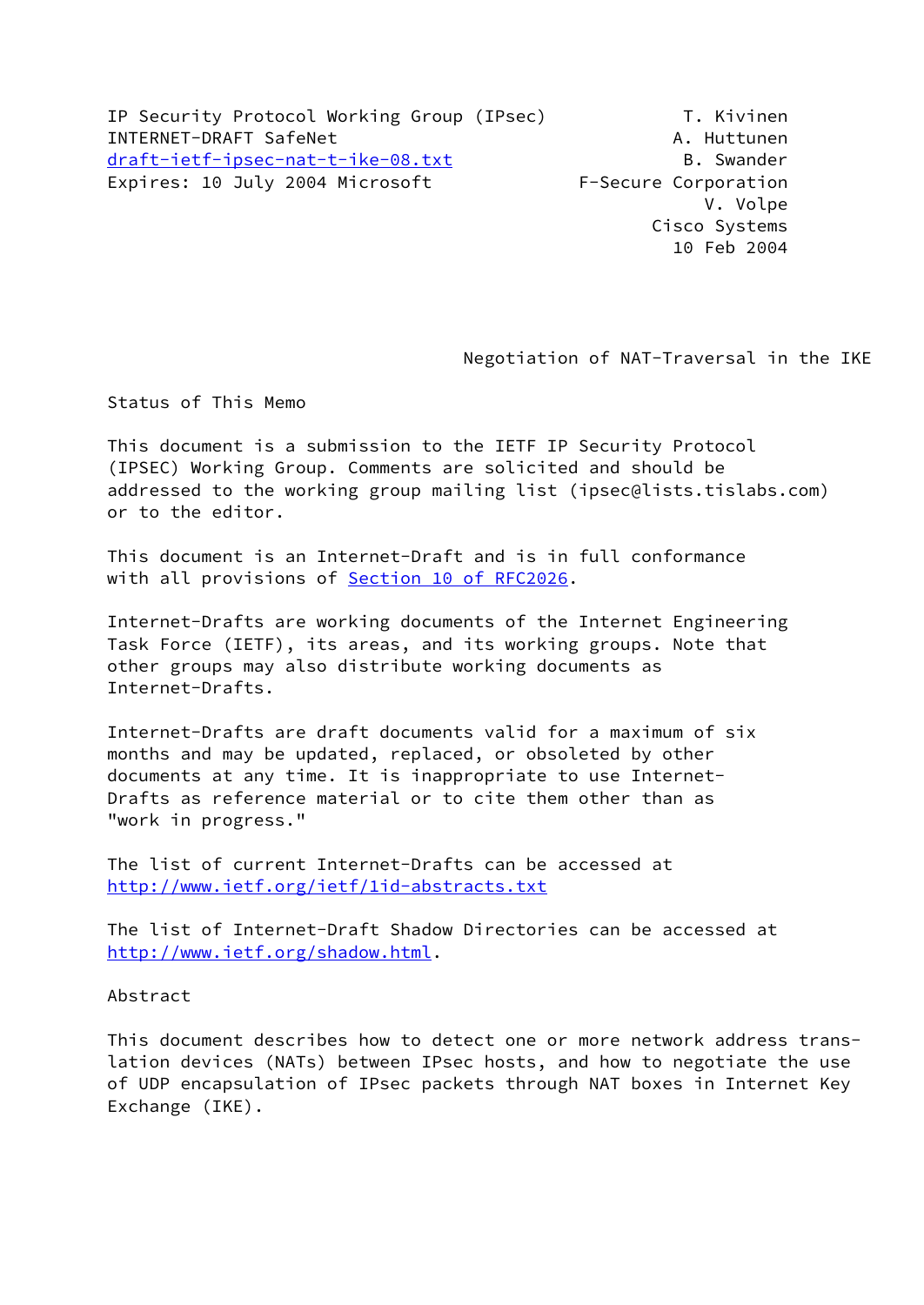## <span id="page-1-2"></span><span id="page-1-0"></span>INTERNET-DRAFT 10 Feb 2004

Table of Contents

| $\underline{2}$ . Specification of Requirements 3                      |
|------------------------------------------------------------------------|
|                                                                        |
| $3.1$ . Detecting support of Nat-Traversal 3                           |
| $3.2$ . Detecting the presence of NAT 3                                |
|                                                                        |
|                                                                        |
| $5.1$ . Negotiation of the NAT-Traversal encapsulation 8               |
| $5.2$ . Sending the original source and destination addresses <u>8</u> |
| <u>6</u> . Initial contact notifications 10                            |
| $\frac{7}{2}$ . Recovering from the expiring NAT mappings 10           |
|                                                                        |
|                                                                        |
| $\underline{10}$ . Intellectual property rights 12                     |
|                                                                        |
|                                                                        |
|                                                                        |
|                                                                        |
|                                                                        |

# <span id="page-1-1"></span>[1.](#page-1-1) Introduction

 This document is split in two parts. The first part describes what is needed in IKE Phase 1 for NAT-Traversal support. This includes detecting if the other end supports NAT-Traversal, and detecting if there is one or more NAT between the peers.

 The second part describes how to negotiate the use of UDP encapsulated IPsec packets in IKE's Quick Mode. It also describes how to transmit the original source and destination addresses to the peer if required. The original source and destination addresses are used in transport mode to incrementally update the TCP/IP checksums so that they will match after the NAT transform (The NAT cannot do this, because the TCP/IP checksum is inside the UDP encapsulated IPsec packet).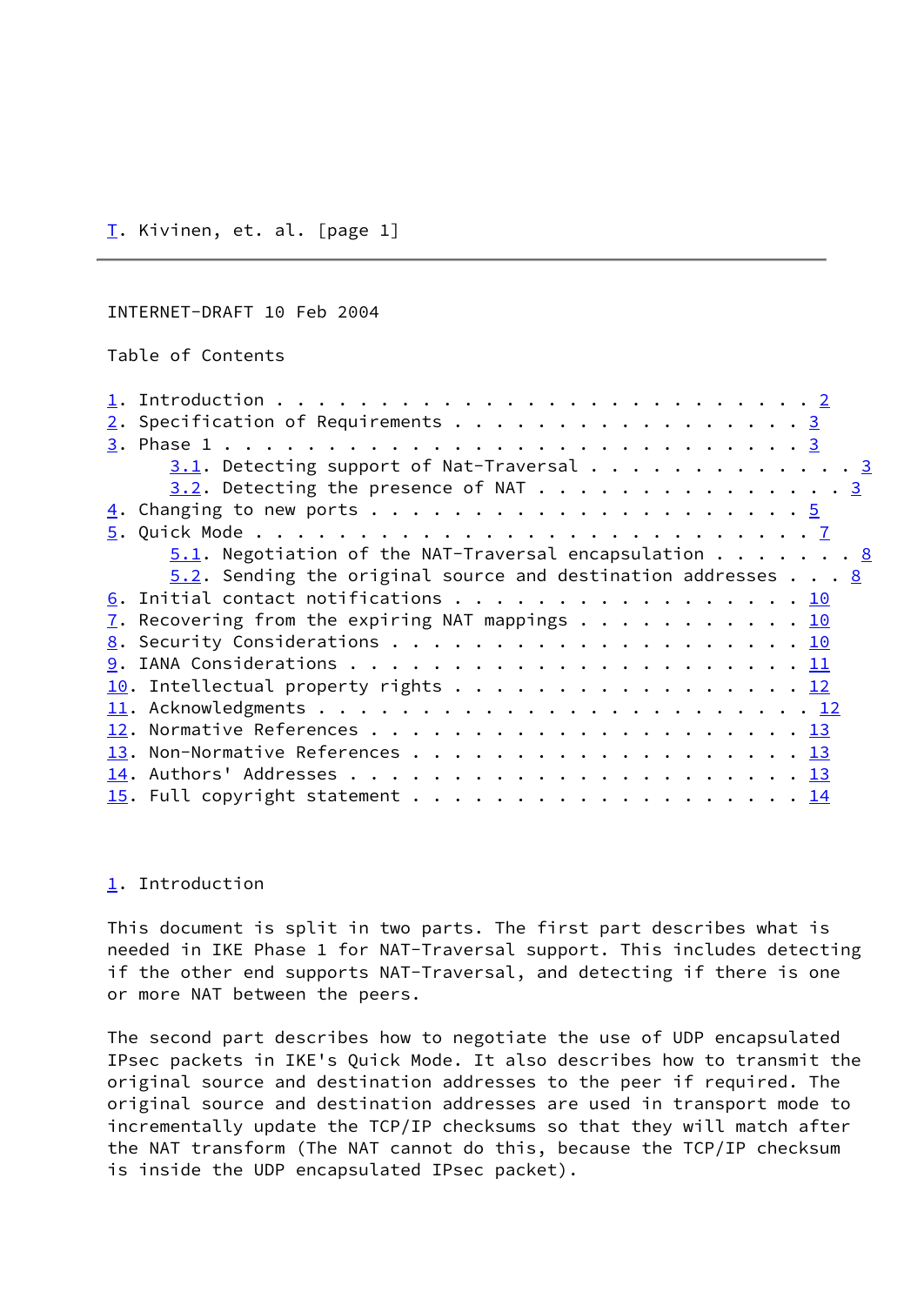The document [[Hutt03](#page-14-5)] describes the details of UDP encapsulation and [[Aboba03](#page-14-6)] provides background information and motivation of NAT- Traversal in general. This document, in combination with [\[Hutt03](#page-14-5)] represents an "unconditionally compliant" solution to the requirements as defined by [\[Aboba03](#page-14-6)].

 The basic scenario for this document is the case where the initiator is behind NA(P)T and the responder has a fixed static IP address.

 This document defines a protocol that will work even if both ends are behind NAT, but the process of how to locate the other end is out of the scope of this document. In one scenario, the responder is behind a static host NAT (only one responder per IP as there is no way to use any other destination ports than 500/4500), i.e. it is known by the

[T.](#page-1-0) Kivinen, et. al. [page 2]

<span id="page-2-1"></span>INTERNET-DRAFT 10 Feb 2004

configuration.

<span id="page-2-0"></span>[2.](#page-2-0) Specification of Requirements

 This document shall use the keywords "MUST", "MUST NOT", "REQUIRED", "SHALL", "SHALL NOT", "SHOULD", "SHOULD NOT", "RECOMMENDED, "MAY", and "OPTIONAL" to describe requirements. They are to be interpreted as described in [[RFC-2119\]](https://datatracker.ietf.org/doc/pdf/rfc2119) document.

<span id="page-2-2"></span>[3.](#page-2-2) Phase 1

 The detection of support for NAT-Traversal and detection of NAT along the path between the two IKE peers occurs in IKE  $[RFC-2409]$  $[RFC-2409]$  Phase 1.

 The NAT may change the IKE UDP source port, and recipients MUST be able to process IKE packets whose source port is different than 500. There are cases where the NAT does not have to change the source port:

o only one IPsec host behind the NAT

 o for the first IPsec host the NAT can keep the port 500, and the NAT will only change the port number for later connections

 Recipients MUST reply back to the source address from the packet (See  $[\text{Aboba}03]$  section 2.1, case d). This also means that when the original responder is doing rekeying, or sending notifications etc. to the original initiator it MUST send the packets using the same set of port and IP numbers that was used when the IKE SA was last time used.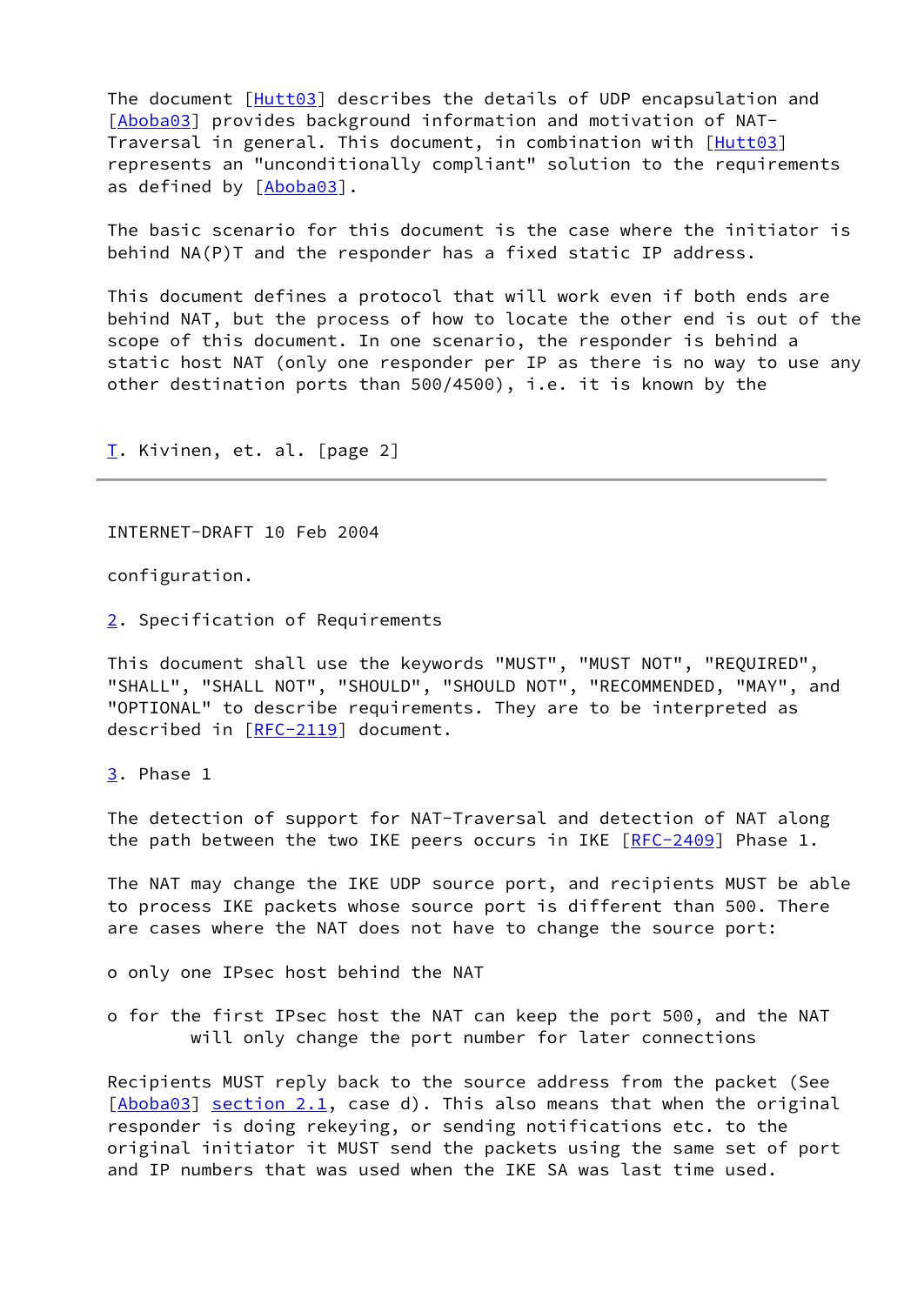For example, when the initiator sends a packet having source and destination port 500, the NAT may change that to a packet which has source port 12312 and destination port 500. The responder must be able to process the packet whose source port is that 12312. It must reply back with a packet whose source port is 500 and destination port 12312. The NAT will then translate this packet to have source port 500 and destination port 500.

<span id="page-3-0"></span>[3.1](#page-3-0). Detecting support of Nat-Traversal

 The NAT-Traversal capability of the remote host is determined by an exchange of vendor ID payloads. In the first two messages of Phase 1, the vendor id payload for this specification of NAT-Traversal (MD5 hash of "RFC XXXX" - ["XXXXXXXX XXXXXXXX XXXXXXXX XXXXXXXX"]) MUST be sent if supported (and it MUST be received by both sides) for the NAT-Traversal probe to continue.

 [Note to the RFC Editor: The XXXX is replaced with the RFC number of this document when the number is known. The XXXXXXXX XXXXXXXX XXXXXXXXX XXXXXXXX will be replaced with MD5 hash of the text "RFC XXXX" (the exact hex string will be provided by the authors when the rfc number is known). This instruction is to be removed from the final RFC].

<span id="page-3-1"></span>[3.2](#page-3-1). Detecting the presence of NAT

[T.](#page-1-0) Kivinen, et. al. [page 3]

#### INTERNET-DRAFT 10 Feb 2004

 The purpose of the NAT-D payload is twofold, It not only detects the presence of NAT between the two IKE peers, it also detects where the NAT is. The location of the NAT device is important in that the keepalives need to initiate from the peer "behind" the NAT.

 To detect NAT between the two hosts, we need to detect if the IP address or the port changes along the path. This is done by sending the hashes of the IP addresses and ports of both IKE peers from each end to the other. If both ends calculate those hashes and get same result they know there is no NAT between. If the hashes do not match, somebody has translated the address or port, meaning that we need to do NAT-Traversal to get IPsec packets through.

 If the sender of the packet does not know his own IP address (in case of multiple interfaces, and the implementation does not know which IP address is used to route the packet out), the sender can include multiple local hashes to the packet (as separate NAT-D payloads). In this case, NAT is detected if and only if none of the hashes match.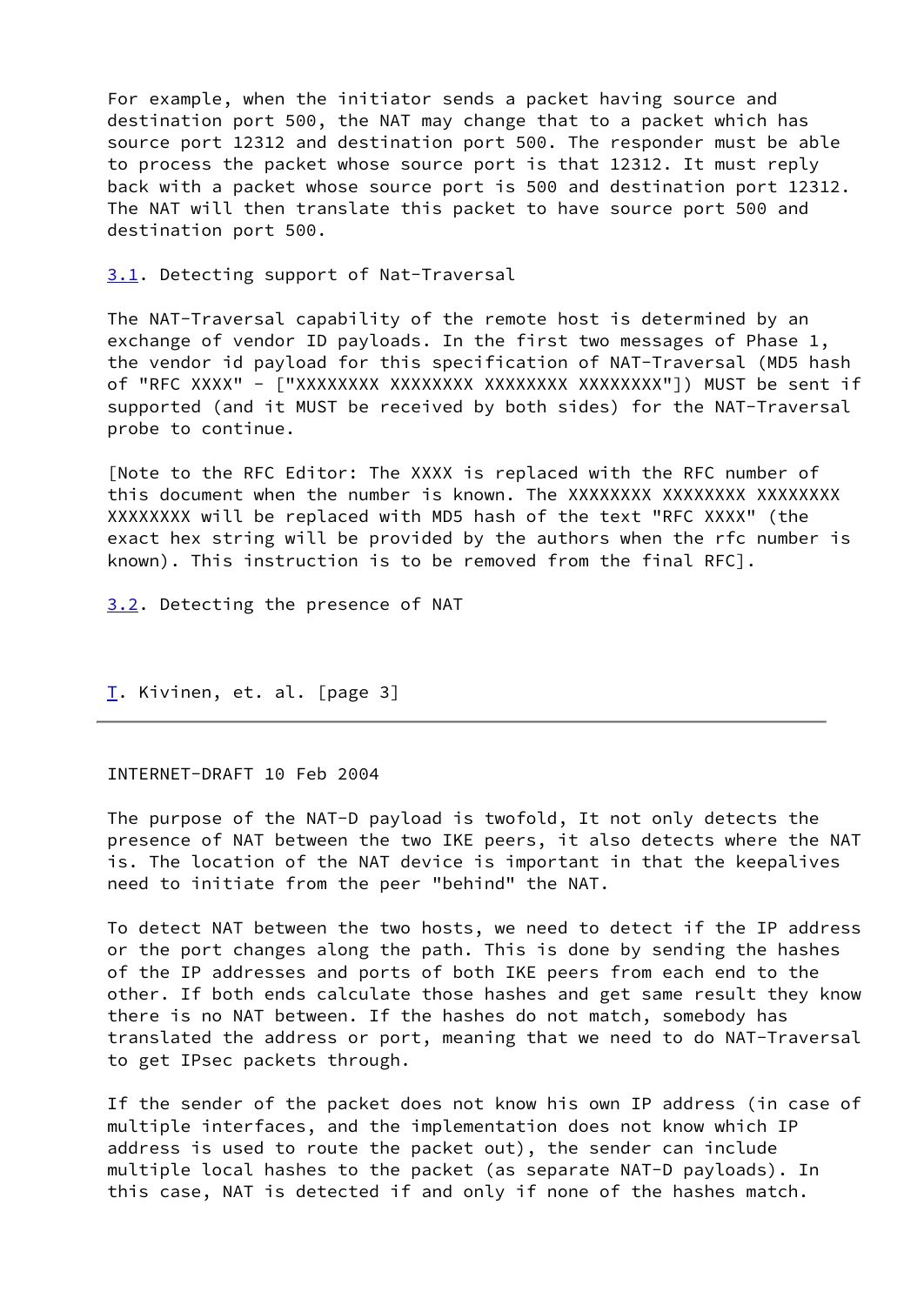The hashes are sent as a series of NAT-D (NAT discovery) payloads. Each payload contains one hash, so in case of multiple hashes, multiple NAT-D payloads are sent. In the normal case there are only two NAT-D payloads.

 The NAT-D payloads are included in the third and fourth packet of Main Mode, and in second and third packet in the Aggressive Mode.

The format of the NAT-D packet is

 1 2 3 4 5 6 7 8 1 2 3 4 5 6 7 8 1 2 3 4 5 6 7 8 1 2 3 4 5 6 7 8 +---------------+---------------+---------------+---------------+ | Next Payload | RESERVED | Payload length | +---------------+---------------+---------------+---------------+  $\sim$  HASH of the address and port  $\sim$ +---------------+---------------+---------------+---------------+

The payload type for the NAT discovery payload is 15.

The HASH is calculated as follows:

HASH = HASH(CKY-I | CKY-R | IP | Port)

 using the negotiated HASH algorithm. All data inside the HASH is in the network byte-order. The IP is 4 octets for an IPv4 address and 16 octets for an IPv6 address. The port number is encoded as a 2 octet number in network byte-order. The first NAT-D payload contains the remote end's IP address and port (i.e. the destination address of the UDP packet). The remaining NAT-D payloads contain possible local end IP addresses and ports (i.e. all possible source addresses of the UDP packet).

 If there is no NAT between the peers, the first NAT-D payload received should match one of the local NAT-D payloads (i.e. the local NAT-D payloads this host is sending out), and one of the other NAT-D payloads must match the remote end's IP address and port. If the first check

[T.](#page-1-0) Kivinen, et. al. [page 4]

#### <span id="page-4-0"></span>INTERNET-DRAFT 10 Feb 2004

 fails (i.e. first NAT-D payload does not match any of the local IP addresses and ports), then it means that there is dynamic NAT between the peers, and this end should start sending keepalives as defined in the  $[Hutt03]$  $[Hutt03]$  $[Hutt03]$  (this end is behind the NAT).

 The CKY-I and CKY-R are the initiator and responder cookies. They are added to the hash to make precomputation attacks for the IP address and port impossible.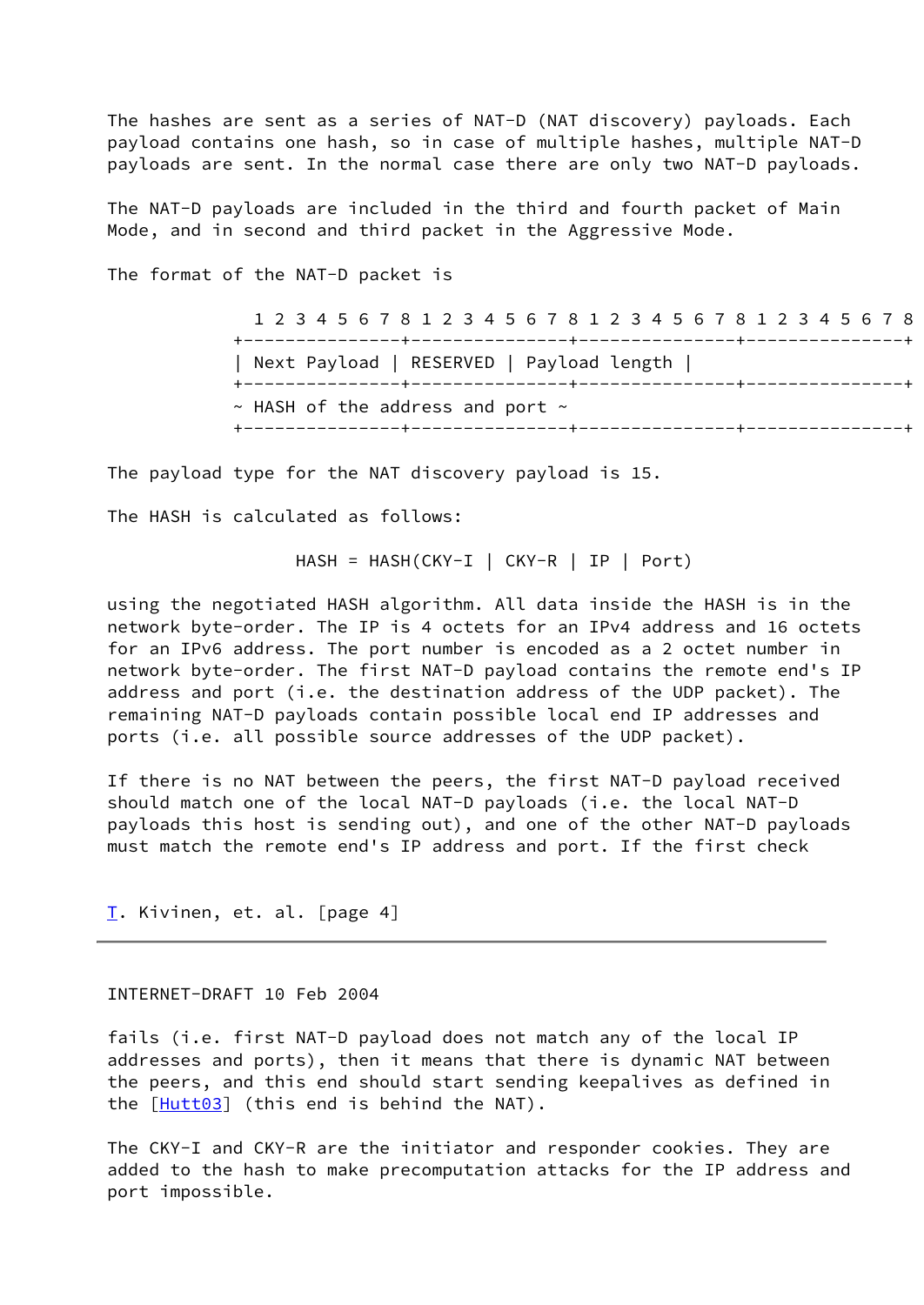An example of a Phase 1 exchange using NAT-Traversal in Main Mode (authentication with signatures) is:

 Initiator Responder ------------ ------------ HDR, SA, VID  $\leftarrow$  $\left\langle -\right\rangle$  HDR, KE, Ni, NAT-D, NAT-D -->  $\left\langle -\right\rangle$ HDR\*#, IDii, [CERT, ] SIG\_I -->

 $\langle -$ 

 $\left\langle -\right\rangle$ 

 An example of Phase 1 exchange using NAT-Traversal in Aggressive Mode (authentication with signatures) is:

> Initiator Responder ------------ ------------ HDR, SA, KE, Ni, IDii, VID -->

> HDR\*#, [CERT, ], NAT-D, NAT-D, SIG I  $\leftarrow$

 The '#' sign identifies that those packets are sent to the changed port if NAT is detected.

<span id="page-5-0"></span>[4.](#page-5-0) Changing to new ports

IPsec-aware NATs can cause problems (See [\[Aboba03](#page-14-6)] section 2.3). Some NATs will not change IKE source port 500 even if there are multiple clients behind the NAT (See  $[Aboba03]$  $[Aboba03]$  $[Aboba03]$  section 2.3, case n). They can also use IKE cookies to demultiplex traffic instead of using the source port (See [\[Aboba03](#page-14-6)] section 2.3, case m). Both of these are problematic for generic NAT transparency since it is difficult for IKE to discover the capabilities of the NAT. The best approach is to simply move the IKE traffic off port 500 as soon as possible to avoid any IPsec-aware NAT special casing.

 Take the common case of the initiator behind the NAT. The initiator must quickly change to port 4500 once the NAT has been detected to minimize the window of IPsec-aware NAT problems.

In Main Mode, the initiator MUST change ports when sending the ID

[T.](#page-1-0) Kivinen, et. al. [page 5]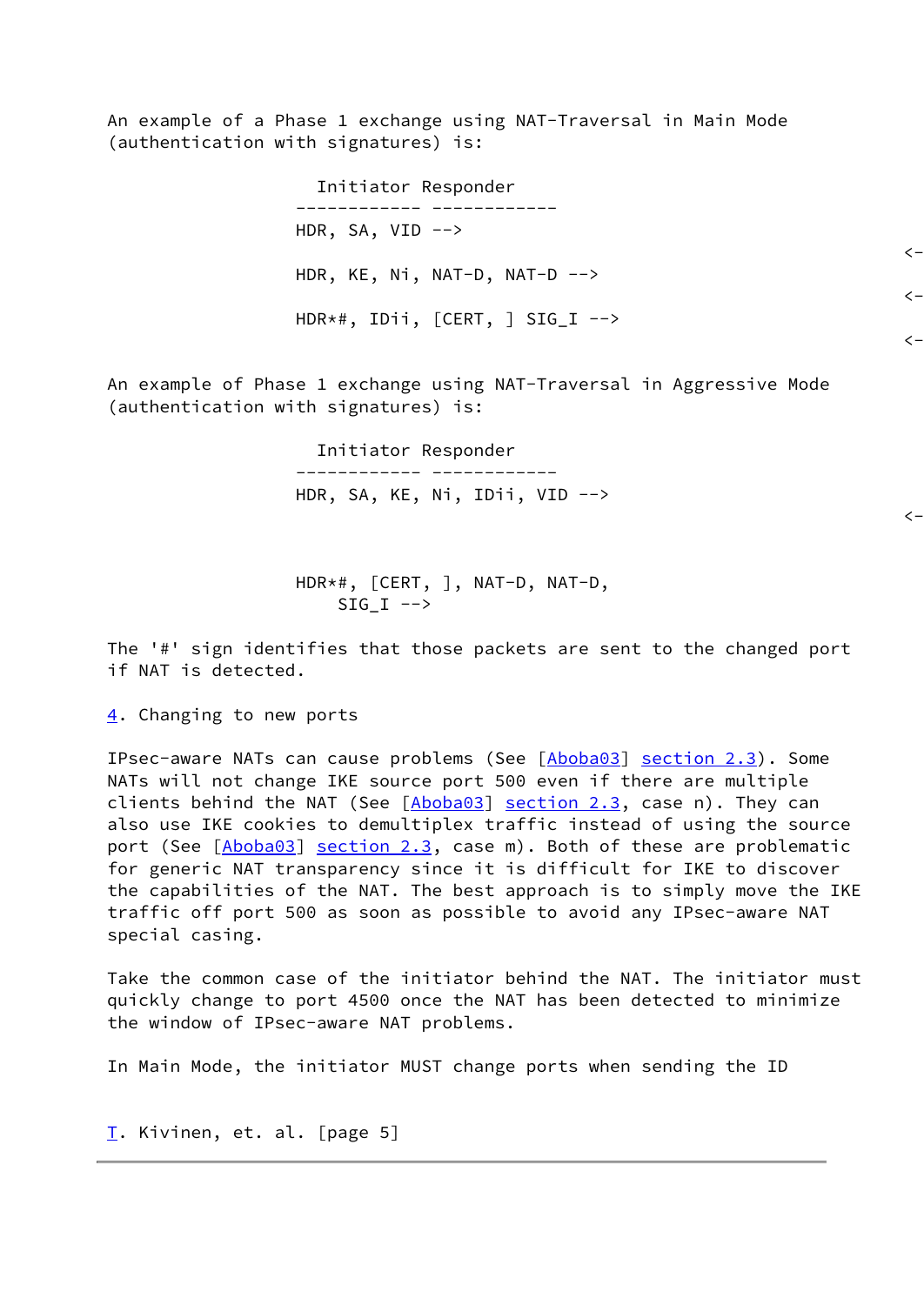#### INTERNET-DRAFT 10 Feb 2004

<span id="page-6-0"></span> payload if there is NAT between the hosts. The initiator MUST set both UDP source and destination ports to 4500. All subsequent packets sent to this peer (including informational notifications) MUST be sent on port [4500](#page-6-0). In addition, the IKE data MUST be prepended with a non-ESP marker allowing for demultiplexing of traffic as defined in [[Hutt03](#page-14-5)].

Thus, the IKE packet now looks like:

IP UDP(4500,4500) <non-ESP marker> HDR\*, IDii, [CERT, ] SIG\_I

 assuming authentication using signatures. The 4 bytes of non-ESP marker is defined in the [\[Hutt03](#page-14-5)].

 When the responder gets this packet, the usual decryption and processing of the various payloads is performed. If this is successful, the responder MUST update local state so that all subsequent packets (including informational notifications) to the peer use the new port, and possibly the new IP address obtained from the incoming valid packet. The port will generally be different since the NAT will map UDP(500,500) to UDP(X,500), and UDP(4500,4500) to UDP(Y,4500). The IP address will seldom be different from the pre-changed IP address. The responder MUST respond with all subsequent IKE packets to this peer using UDP(4500,Y).

 Similarly, if the responder needs to rekey the Phase 1 SA, then the rekey negotiation MUST be started using UDP(4500,Y). Any implementation that supports NAT traversal MUST support negotiations that begin on port [4500](#page-6-0). If a negotiation starts on port 4500, then it doesn't need to change anywhere else in the exchange.

 Once port change has occurred, if a packet is received on port 500, that packet is old. If the packet is an informational packet, it MAY be processed if local policy allows. If the packet is a Main Mode or Aggressive Mode packet (with same cookies than previous packets), it SHOULD be discarded. If the packet is new Main Mode or Aggressive exchange then it is processed normally (the other end might have rebooted, and this is starting new exchange).

 Here is an example of a Phase 1 exchange using NAT-Traversal in Main Mode (authentication with signatures) with changing port:

 Initiator Responder ------------ ------------ UDP(500,500) HDR, SA, VID -->  $\zeta-$  UDP(500,500) HDR, KE, Ni,  $NAT-D$ ,  $NAT-D$  -->

 $\zeta-$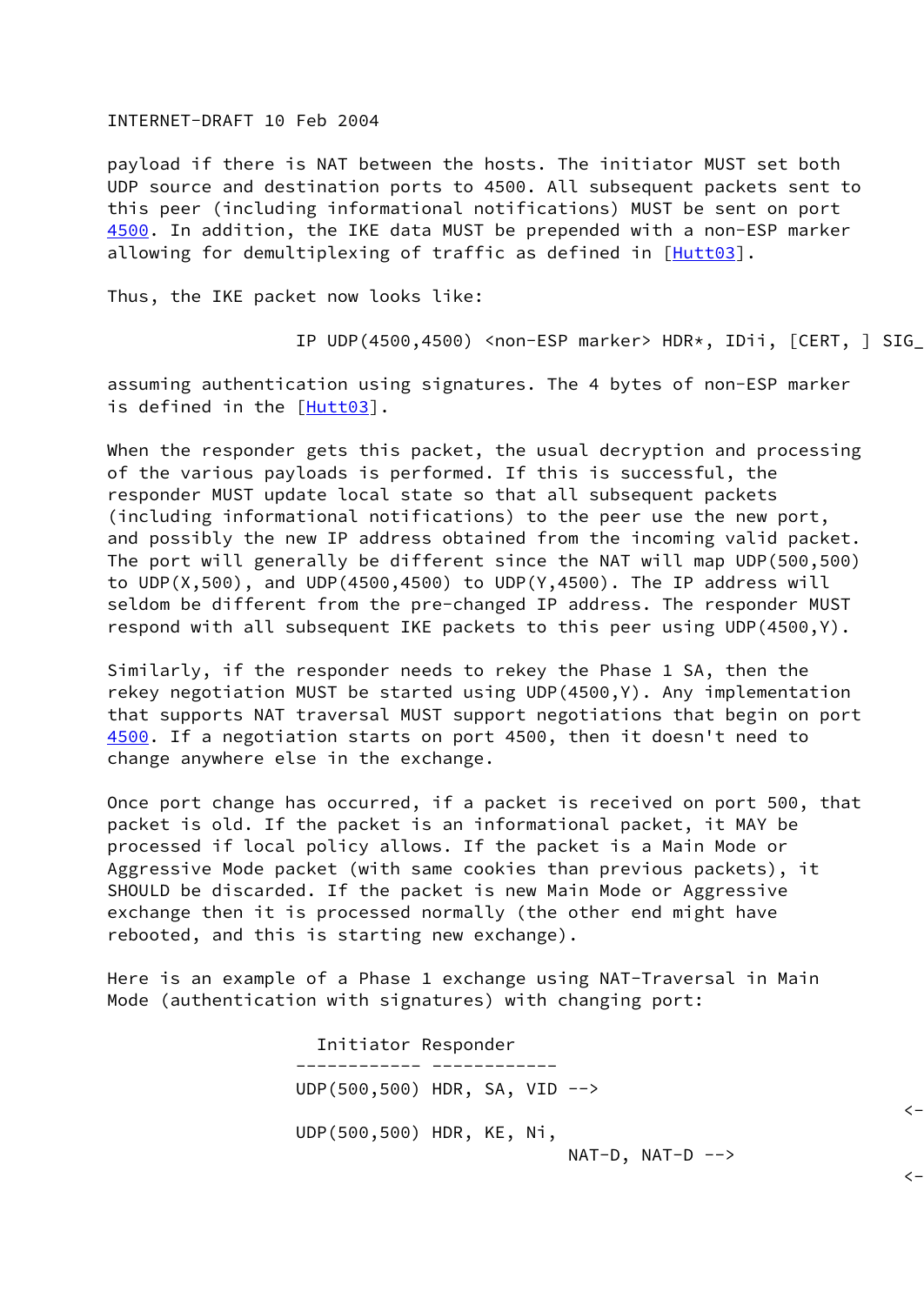| UDP(4500,4500) HDR*#, IDii, |  |
|-----------------------------|--|
|-----------------------------|--|

 $[CERT, ] SIG_I -->$ 

 $\left\langle -\right\rangle$ 

[T.](#page-1-0) Kivinen, et. al. [page 6]

<span id="page-7-0"></span>INTERNET-DRAFT 10 Feb 2004

 The procedure for Aggressive Mode is very similar. After the NAT has been detected, the initiator sends: IP UDP(4500,4500) <4 bytes of non- ESP marker> HDR\*, [CERT, ], NAT-D, NAT-D, SIG\_I. The responder does similar processing to the above, and if successful, MUST update it's internal IKE ports. The responder MUST respond with all subsequent IKE packets to this peer using UDP(4500,Y).

> Initiator Responder ------------ ------------

 UDP(500,500) HDR, SA, KE, Ni, IDii, VID -->

 $\zeta-$ 

 UDP(4500,4500) HDR\*#, [CERT, ], NAT-D, NAT-D,  $SIG_I \longrightarrow$ 

 If the support of the NAT-Traversal is enabled the port in the ID payload in Main Mode/Aggressive Mode MUST be set to 0.

 The most common case for the responder behind the NAT is if the NAT is simply doing 1-1 address translation. In this case, the initiator still changes both ports to 4500. The responder uses the identical algorithm as above, although in this case Y will equal 4500, since no port translation is happening.

 A different port change case involves out-of-band discovery of the ports to use. Those discovery methods are out of scope of this document. For instance, if the responder is behind a port translating NAT, and the initiator needs to contact it first, then the initiator will need to determine which ports to use, usually by contacting some other server. Once the initiator knows which ports to use to traverse the NAT, generally something like UDP(Z,4500), it initiates using these ports.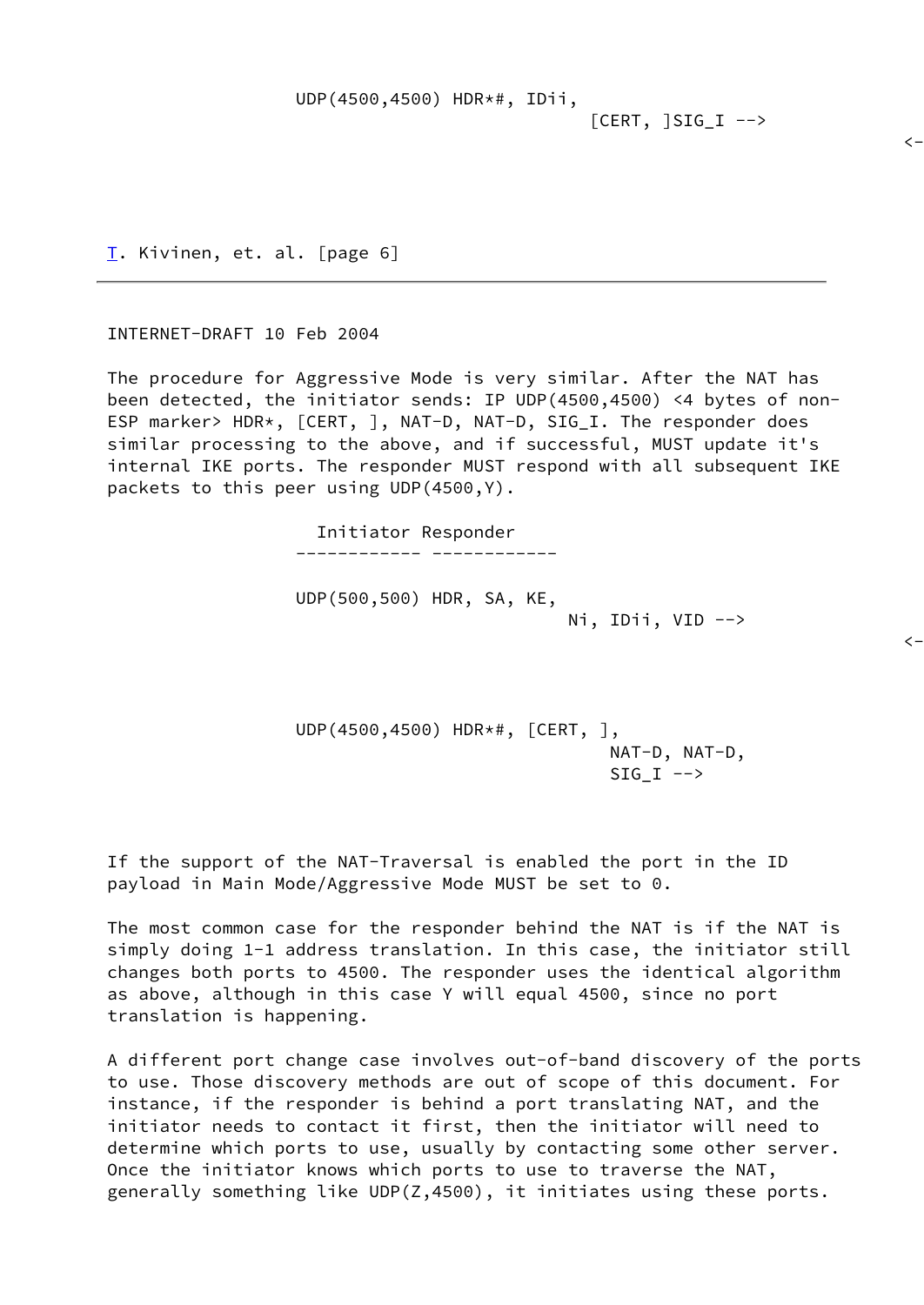This is similar to the responder rekey case above in that the ports to use are already known upfront, and no additional change need take place. Also, the first keepalive timer starts after the change to the new port, no keepalives are sent to the port 500.

<span id="page-8-0"></span>[5.](#page-8-0) Quick Mode

 After the Phase 1 both ends know if there is a NAT present between them. The final decision of using NAT-Traversal is left to Quick Mode. The use of NAT-Traversal is negotiated inside the SA payloads of Quick Mode. In Quick Mode, both ends can also send the original addresses of the IPsec packets (in case of the transport mode) to the other end, so the other end has possibility to fix the TCP/IP checksum field after the NAT transform.

[T.](#page-1-0) Kivinen, et. al. [page 7]

<span id="page-8-2"></span>INTERNET-DRAFT 10 Feb 2004

<span id="page-8-1"></span>[5.1](#page-8-1). Negotiation of the NAT-Traversal encapsulation

 The negotiation of the NAT-Traversal happens by adding two new encapsulation modes. These encapsulation modes are:

 UDP-Encapsulated-Tunnel 3 UDP-Encapsulated-Transport 4

 It is not normally useful to propose both normal tunnel or transport mode and UDP-Encapsulated modes. UDP encapsulation is required to fix the inability to handle non-UDP/TCP traffic by NATs (See [\[Aboba03](#page-14-6)] section 2.2, case i).

 If there is a NAT box between hosts, normal tunnel or transport encapsulations may not work and in that case UDP-Encapsulation SHOULD be used.

 If there is no NAT box between, there is no point of wasting bandwidth by adding UDP encapsulation of packets, thus UDP-Encapsulation SHOULD NOT be used.

 Also, the initiator SHOULD NOT include both normal tunnel or transport mode and UDP-Encapsulated-Tunnel or UDP-Encapsulated-Transport in its proposals.

<span id="page-8-3"></span>[5.2](#page-8-3). Sending the original source and destination addresses

In order to perform incremental TCP checksum updates, both peers may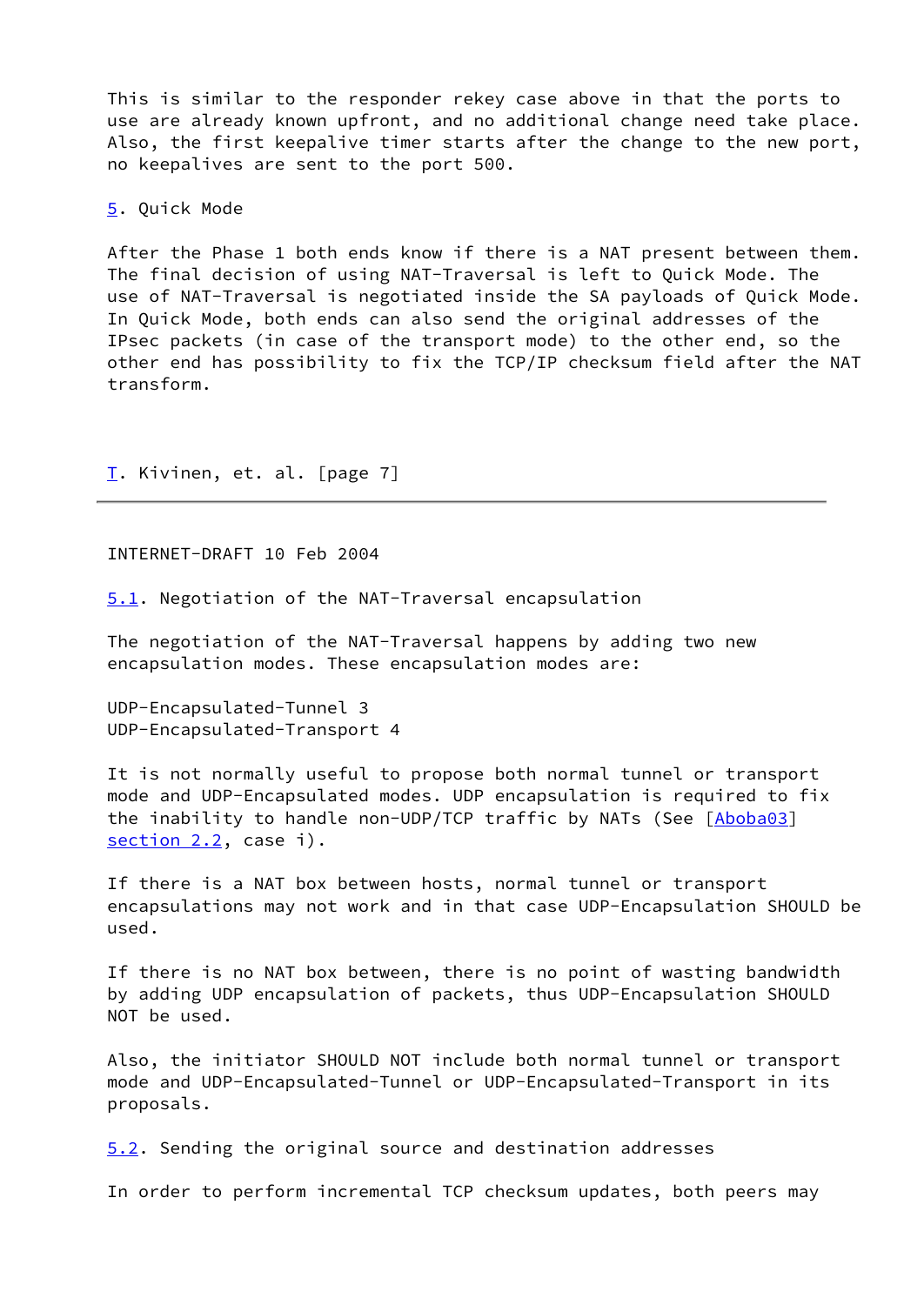need to know the original IP addresses used by their peer when that peer constructed the packet (See [[Aboba03](#page-14-6)] section 2.1, case b). For the initiator, the original Initiator address is defined to be the Initiator's IP address. The original Responder address is defined to be the perceived peer's IP address. For the responder, the original Initiator address is defined to be the perceived peer's address. The original Responder address is defined to be the Responder's IP address.

 The original addresses are sent using NAT-OA (NAT Original Address) payloads.

 The Initiator NAT-OA payload is first. The Responder NAT-OA payload is second.

Example 1:

 Initiator <---------> NAT <---------> Responder  $\wedge$   $\wedge$   $\wedge$   $\wedge$ Iaddr NatPub Raddr

 The initiator is behind a NAT talking to the publicly available responder. Initiator and Responder have IP addresses Iaddr, and Raddr. NAT has public IP address NatPub.

Initiator:

[T.](#page-1-0) Kivinen, et. al. [page 8]

INTERNET-DRAFT 10 Feb 2004

 $NAT-OA<sub>i</sub> = Iaddr$  $NAT-OAr = Raddr$ 

Responder:

 NAT-OAi = NATPub NAT-OAr = Raddr

Example 2:

 Initiator <------> NAT1 <---------> NAT2 <-------> Responder  $\land$   $\land$   $\land$   $\land$   $\land$ Iaddr Nat1Pub Nat2Pub Raddr

 Here, NAT2 "publishes" Nat2Pub for Responder and forwards all traffic to that address to Responder.

Initiator:

 $NAT-OA<sub>i</sub> = Iaddr$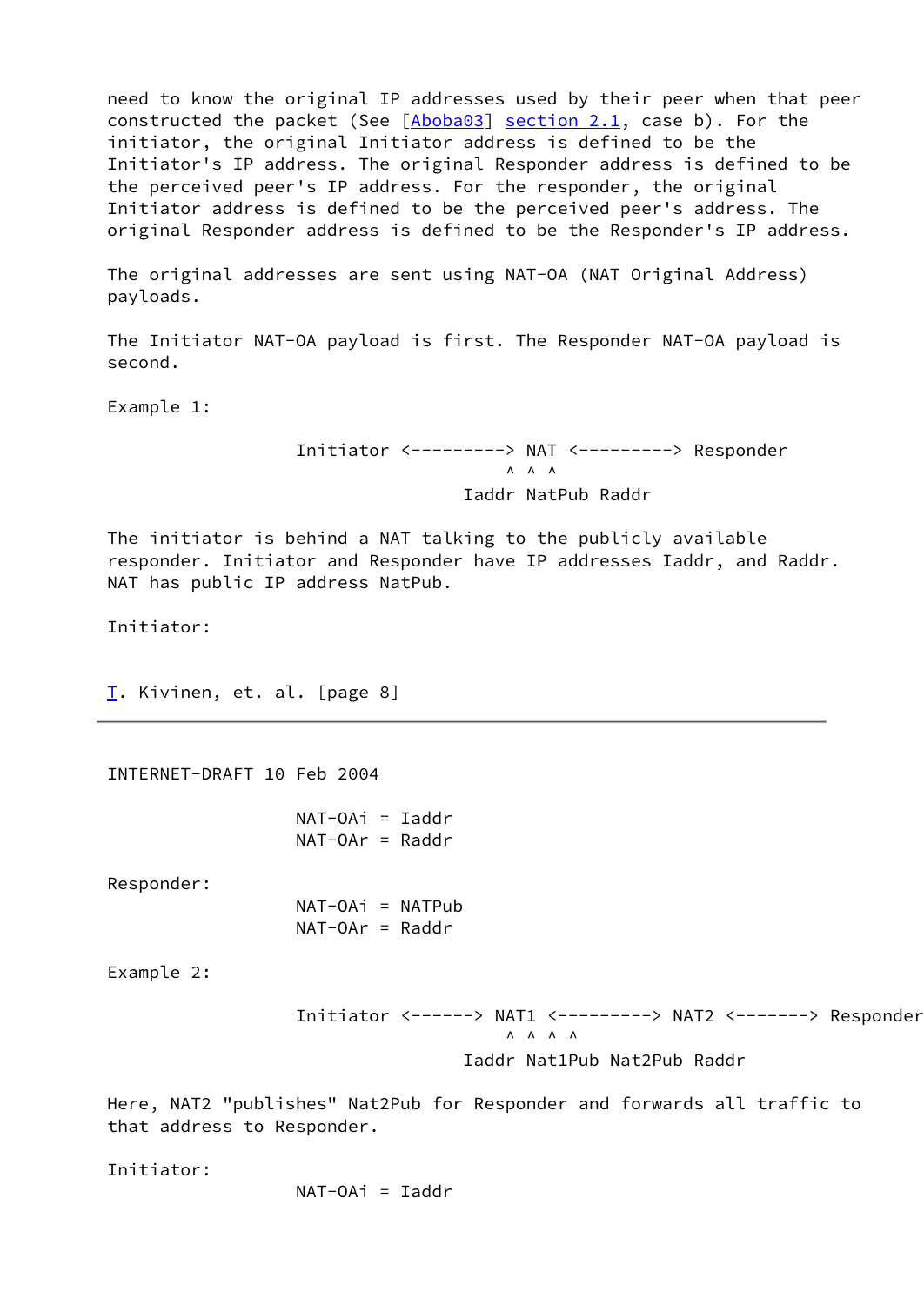NAT-OAr = Nat2Pub

Responder:

 NAT-OAi = Nat1Pub  $NAT-OAr = Raddr$ 

 In case of transport mode both ends MUST send the both original Initiator and Responder addresses to the other end. For tunnel mode both ends SHOULD NOT send original addresses to the other end.

 The NAT-OA payloads are sent inside the first and second packets of Quick Mode. The initiator MUST send the payloads if it proposes any UDP- Encapsulated-Transport mode and the responder MUST send the payload only if it selected UDP-Encapsulated-Transport mode, i.e. it is possible that the initiator sends the NAT-OA payload, but proposes both UDP- Encapsulated transport and tunnel mode. Then the responder selects the UDP-Encapsulated tunnel mode and does not send the NAT-OA payload back.

The format of the NAT-OA packet is

 1 2 3 4 5 6 7 8 1 2 3 4 5 6 7 8 1 2 3 4 5 6 7 8 1 2 3 4 5 6 7 8 +---------------+---------------+---------------+---------------+ | Next Payload | RESERVED | Payload length | +---------------+---------------+---------------+---------------+ | ID Type | RESERVED | RESERVED | +---------------+---------------+---------------+---------------+ | IPv4 (4 octets) or IPv6 address (16 octets) | +---------------+---------------+---------------+---------------+

 $\langle -$ 

The payload type for the NAT original address payload is 16.

The ID type is defined in the  $[RFC-2407]$  $[RFC-2407]$ . Only ID\_IPV4\_ADDR and ID\_IPV6\_ADDR types are allowed. The two reserved fields after the ID Type must be zero.

[T.](#page-1-0) Kivinen, et. al. [page 9]

<span id="page-10-0"></span>INTERNET-DRAFT 10 Feb 2004

An example of Quick Mode using NAT-OA payloads is:

 Initiator Responder ------------ ------------ HDR\*, HASH(1), SA, Ni, [, KE] [, IDci, IDcr ]  $[$ , NAT-OAi, NAT-OAr] -->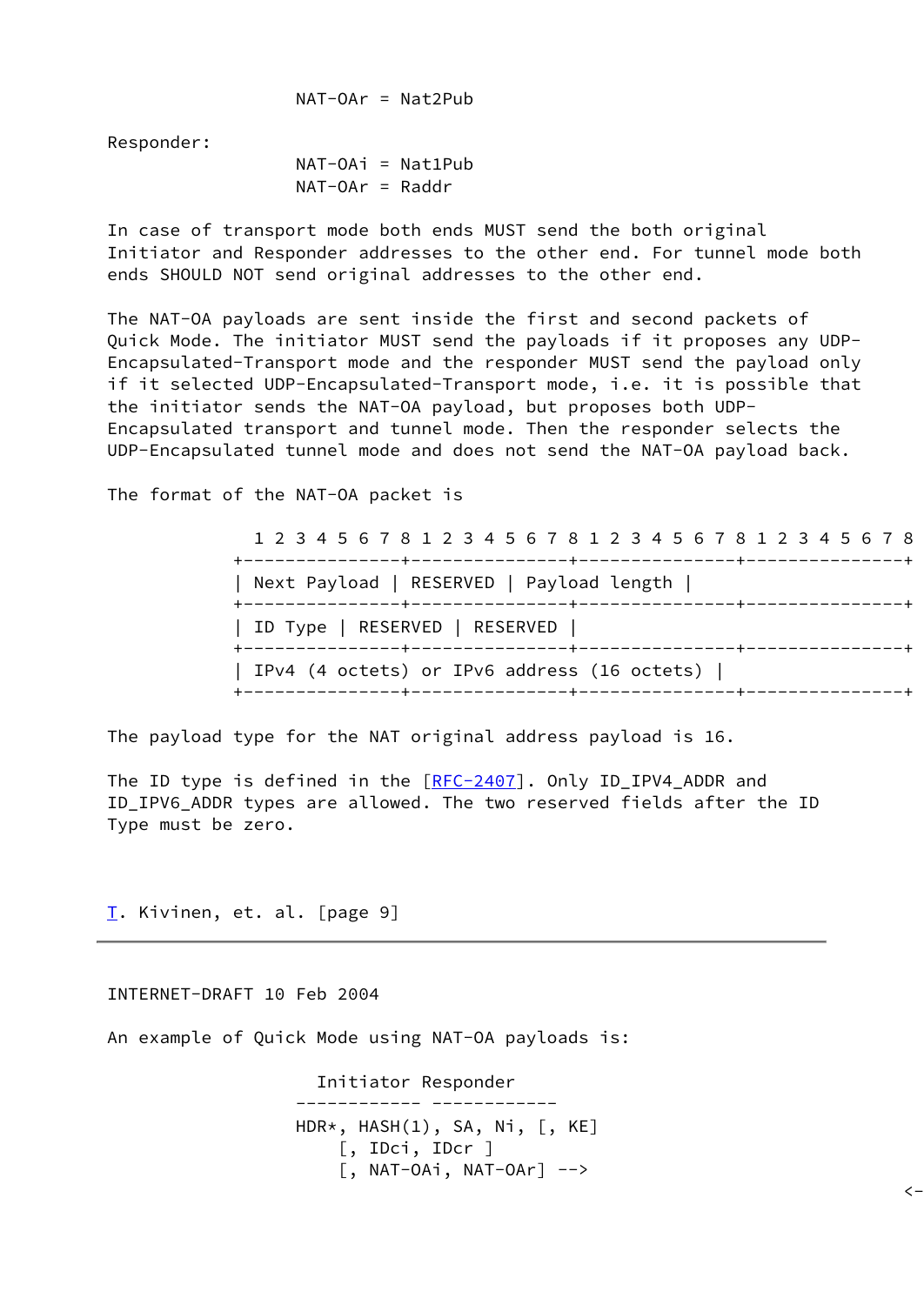### HDR\*, HASH(3)

## <span id="page-11-0"></span>[6.](#page-11-0) Initial contact notifications

 The source IP and port address of the INITIAL-CONTACT notification for the host behind NAT are not meaningful (NAT can change them), so the IP and port numbers MUST NOT be used for determining which IKE/IPsec SAs to remove (See  $[Aboba03]$  $[Aboba03]$  $[Aboba03]$  section 2.1, case c). The ID payload sent from the other end SHOULD be used instead, i.e. when an INITIAL-CONTACT notification is received from the other end, the receiving end SHOULD remove all the SAs associated with the same ID payload.

<span id="page-11-1"></span>[7.](#page-11-1) Recovering from the expiring NAT mappings

 There are cases where NAT box decides to remove mappings that are still alive (for example, the keepalive interval is too long, or the NAT box is rebooted). To recover from this, ends which are NOT behind NAT SHOULD use the last valid authenticated packet from the other end to determine which IP and port addresses should be used. The host behind dynamic NAT MUST NOT do this as otherwise it opens a DoS attack possibility, and there is no need for that, because the IP address or port of the other host will not change (it is not behind NAT).

 Keepalives cannot be used for this purposes as they are not authenticated, but any IKE authenticated IKE packet or ESP packet can be used to detect that the IP address or the port has changed.

### <span id="page-11-2"></span>[8.](#page-11-2) Security Considerations

 Whenever changes to some fundamental parts of a security protocol are proposed, the examination of security implications cannot be skipped. Therefore, here are some observations on the effects, and whether or not these effects matter.

- o IKE probes reveal NAT-Traversal support to anyone watching the traffic. Disclosure that NAT-Traversal is supported does not introduce new vulnerabilities.
- o The value of authentication mechanisms based on IP addresses disappears once NATs are in the picture. That is not necessarily a bad thing (for any real security, authentication measures other than IP addresses should be used). This means that authentication using pre-shared-keys cannot be used in Main Mode without using group

[T.](#page-1-0) Kivinen, et. al. [page 10]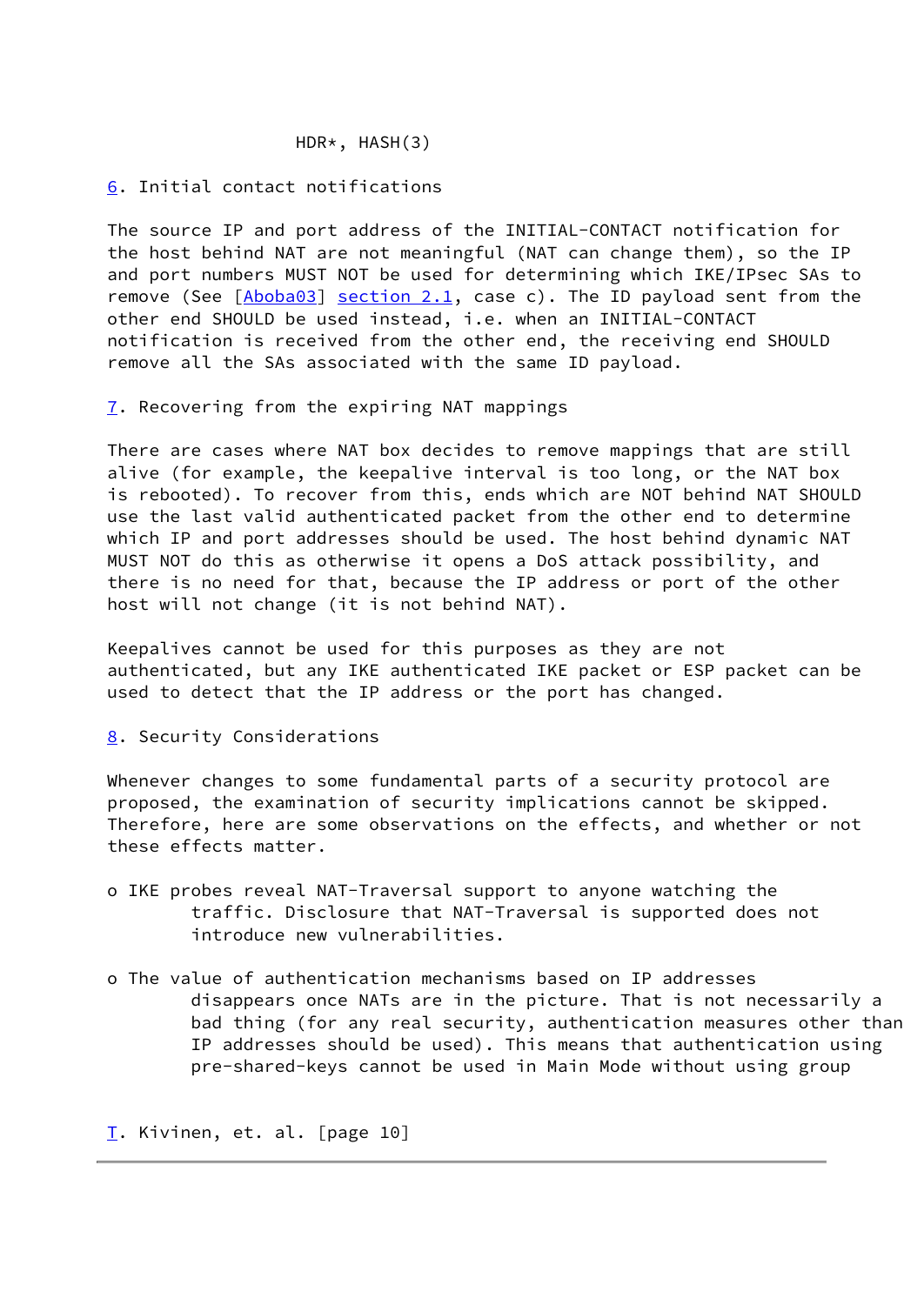### <span id="page-12-1"></span>INTERNET-DRAFT 10 Feb 2004

 shared keys for everybody behind the NAT box. Using group shared keys is huge risk because it allows anyone in the group to authenticate to any other party and claim to be anybody in the group, i.e. a normal user could be impersonating a vpn-gateway, and acting as a man in the middle, and read/modify all traffic to/from others in the group. Use of group shared keys is NOT RECOMMENDED.

- o As the internal address space is only 32 bits, and it is usually very sparse, it might be possible for the attacker to find out the internal address used behind the NAT box by trying all possible IP addresses and trying to find the matching hash. The port numbers are normally fixed to 500, and the cookies can be extracted from the packet. This limits the hash calculations down to 2^32. If an educated guess of the private address space is done, then the number of hash calculations needed to find out the internal IP address goes down to  $2^{2}24 + 2 \times (2^{2}16)$ .
- o Neither NAT-D payloads or Vendor ID payloads are authenticated at all in Main Mode nor in Aggressive Mode. This means that attacker can remove those payloads, modify them or add them. By removing or adding them, the attacker can cause Denial Of Service attacks. By modifying the NAT-D packets the attacker can cause both ends to use UDP- Encapsulated modes instead of directly using tunnel or transport mode, thus wasting some bandwidth.
- o The sending of the original source address in the Quick Mode reveals the internal IP address behind the NAT to the other end. In this case we have already authenticated the other end, and sending of the original source address is only needed in transport mode.
- o Updating the IKE SA / ESP UDP encapsulation IP addresses and ports for each valid authenticated packet can cause DoS in the case where we have an attacker who can listen to all traffic in the network, and can change the order of the packets and inject new packets before the packet he has already seen, i.e. the attacker can take an authenticated packet from the host behind NAT, change the packet UDP source or destination ports or IP addresses and sent it out to the other end before the real packet reaches there. The host not behind the NAT will update its IP address and port mapping and sends further traffic to the wrong host or port. This situation is fixed immediately when the attacker stops modifying the packets as the first real packet will fix the situation back to normal. Implementations SHOULD AUDIT the event every time the mapping is changed, as in the normal case it should not happen that often.
- <span id="page-12-0"></span>[9.](#page-12-0) IANA Considerations

This documents contains two new "magic numbers" which are allocated from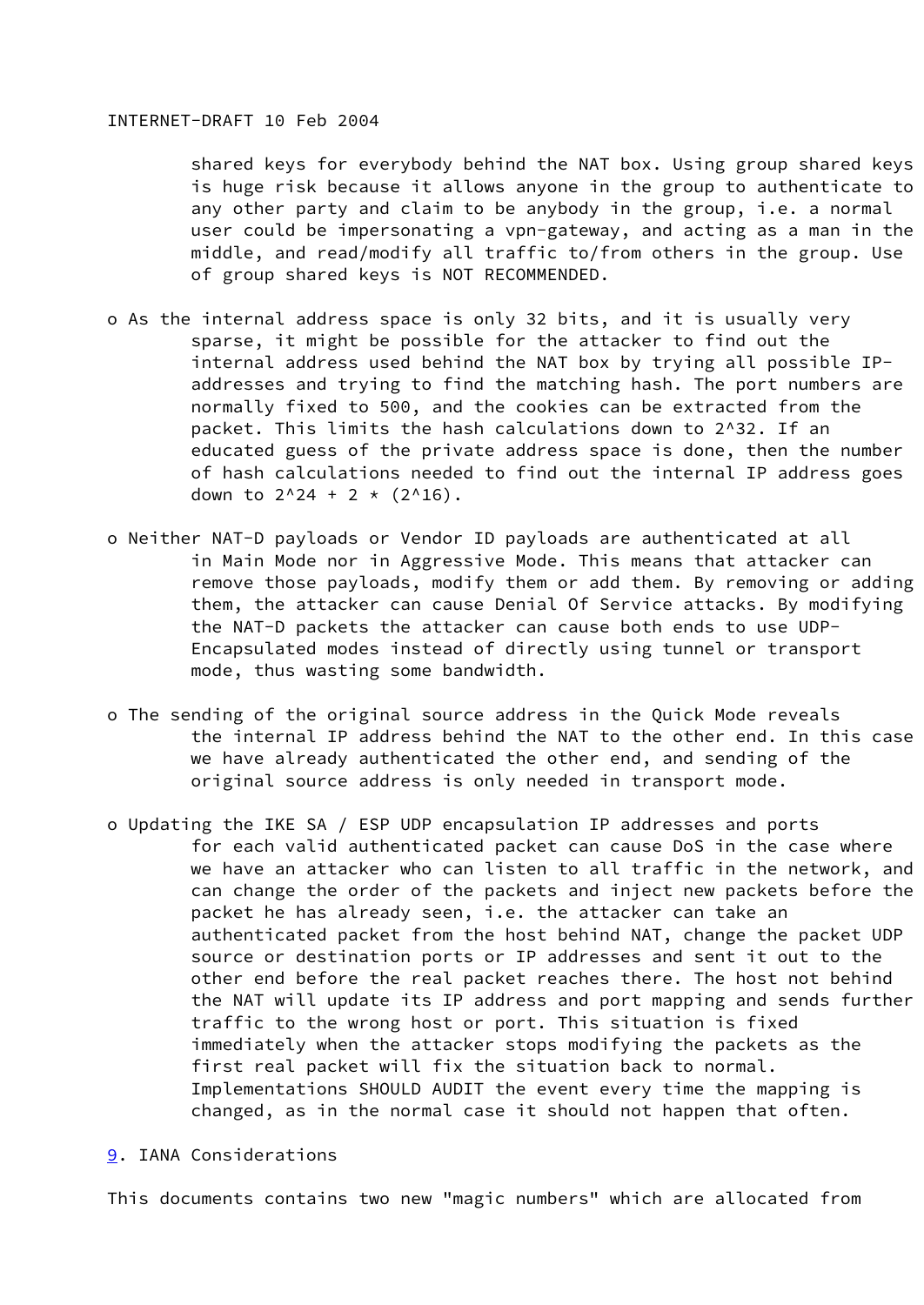the existing IANA registry for IPsec. This document also renames existing registered port 4500. This document also defines 2 new payload types for IKE, and there is no registry for those in the IANA.

New items to be added in the "Internet Security Association and Key

[T.](#page-1-0) Kivinen, et. al. [page 11]

<span id="page-13-1"></span>INTERNET-DRAFT 10 Feb 2004

Management Protocol (ISAKMP) Identifiers" Encapsulation Mode registry:

 Name Value Reference ---- ----- --------- UDP-Encapsulated-Tunnel 3 [RFC XXXX] UDP-Encapsulated-Transport 4 [RFC XXXX]

Change in the registered port registry:

 Keyword Decimal Description Reference ------- ------- ----------- -------- ipsec-nat-t 4500/tcp IPsec NAT-Traversal [RFC XXXX] ipsec-nat-t 4500/udp IPsec NAT-Traversal [RFC XXXX]

 New IKE payload numbers are (There is no IANA registry related to this, and no need to create new one, but if one is added these should be added to there):

> NAT-D 15 NAT Discovery Payload NAT-OA 16 NAT Original Address Payload

<span id="page-13-0"></span>[10.](#page-13-0) Intellectual property rights

 The IETF takes no position regarding the validity or scope of any Intellectual Property Rights or other rights that might be claimed to pertain to the implementation or use of the technology described in this document or the extent to which any license under such rights might or might not be available; nor does it represent that it has made any independent effort to identify any such rights. Information on the IETF's procedures with respect to rights in IETF Documents can be found in RFC XX and RFC XY. [note to RFC Editor - replace XX with the number of IETF IPR and replace XY with number of IETF SUB.]

 Copies of IPR disclosures made to the IETF Secretariat and any assurances of licenses to be made available, or the result of an attempt made to obtain a general license or permission for the use of such proprietary rights by implementers or users of this specification can be obtained from the IETF on-line IPR repository at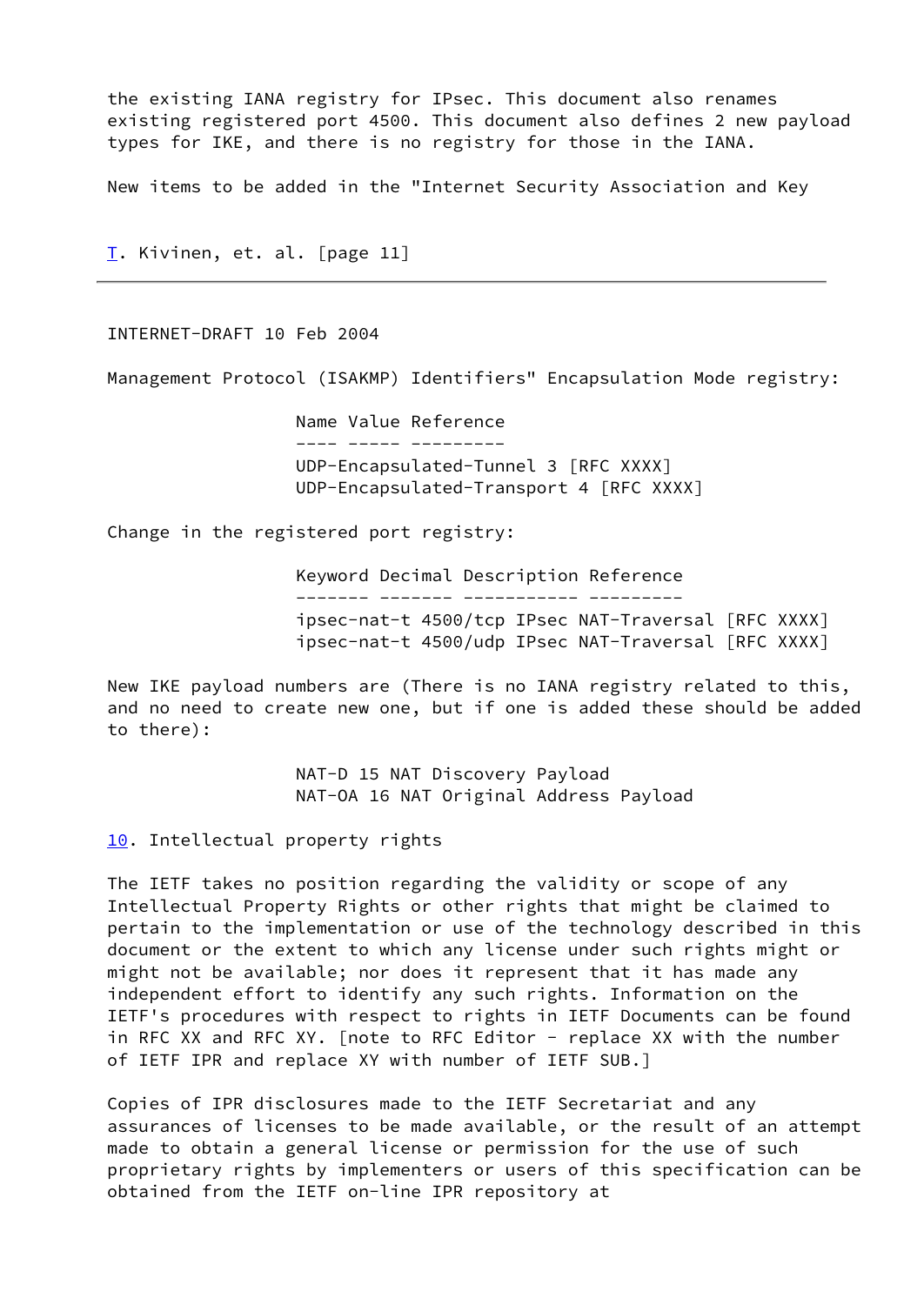### <http://www.ietf.org/ipr>.

 The IETF invites any interested party to bring to its attention any copyrights, patents or patent applications, or other proprietary rights that may cover technology that may be required to implement this standard. Please address the information to the IETF at ietf ipr@ietf.org.

## <span id="page-14-0"></span>[11.](#page-14-0) Acknowledgments

 Thanks to Markus Stenberg, Larry DiBurro and William Dixon who contributed actively to this document.

 Thanks to Tatu Ylonen, Santeri Paavolainen, and Joern Sierwald who contributed to the document used as the base for this document.

[T.](#page-1-0) Kivinen, et. al. [page 12]

<span id="page-14-2"></span>INTERNET-DRAFT 10 Feb 2004

<span id="page-14-1"></span>[12.](#page-14-1) Normative References

 [RFC-2409] Harkins D., Carrel D., "The Internet Key Exchange (IKE)", November 1998

 [RFC-2407] Piper D., "The Internet IP Security Domain Of Interpretation for ISAKMP", November 1998

<span id="page-14-5"></span> [Hutt03] Huttunen, A. et. al., "UDP Encapsulation of IPsec Packets", [draft-ietf-ipsec-udp-encaps-06.txt,](https://datatracker.ietf.org/doc/pdf/draft-ietf-ipsec-udp-encaps-06.txt) January 2003

 [RFC-2119] Bradner, S., "Key words for use in RFCs to indicate Requirement Levels", March 1997

[IETF SUB] Bradner, S., "IETF Rights in Contributions", [draft-ietf-ipr](https://datatracker.ietf.org/doc/pdf/draft-ietf-ipr)submission-rights-08.txt, October 2003

 [IETF IPR] Bradner, S., "Intellectual Property Rights in IETF Technology", [draft-ietf-ipr-technology-rights-12.txt](https://datatracker.ietf.org/doc/pdf/draft-ietf-ipr-technology-rights-12.txt), October 2003

<span id="page-14-3"></span>[13.](#page-14-3) Non-Normative References

<span id="page-14-6"></span>[Aboba03] Aboba, B. et. al., "IPsec-NAT Compatibility Requirements", [draft-ietf-ipsec-nat-reqts-06.txt,](https://datatracker.ietf.org/doc/pdf/draft-ietf-ipsec-nat-reqts-06.txt) October 2003.

<span id="page-14-4"></span>[14.](#page-14-4) Authors' Addresses

Tero Kivinen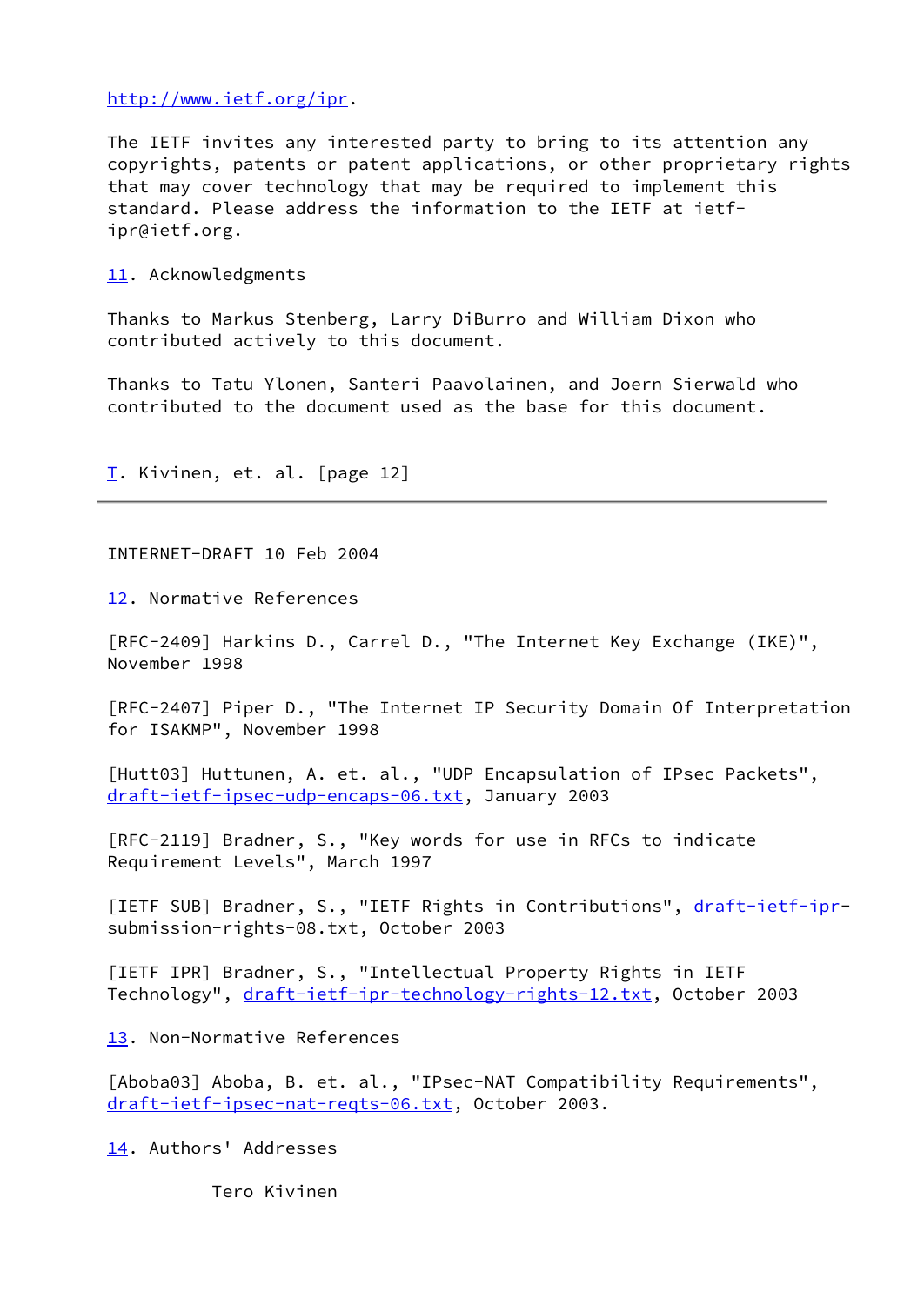SafeNet, Inc. Fredrikinkatu 47 FIN-00100 HELSINKI Finland E-mail: kivinen@safenet-inc.com

 Ari Huttunen F-Secure Corporation Tammasaarenkatu 7, FIN-00181 HELSINKI Finland E-mail: Ari.Huttunen@F-Secure.com

 Brian Swander Microsoft One Microsoft Way Redmond WA 98052 E-mail: briansw@microsoft.com

 Victor Volpe Cisco Systems 124 Grove Street Suite 205 Franklin, MA 02038 E-mail: vvolpe@cisco.com

[T.](#page-1-0) Kivinen, et. al. [page 13]

<span id="page-15-1"></span>INTERNET-DRAFT 10 Feb 2004

<span id="page-15-0"></span>[15.](#page-15-0) Full copyright statement

 Copyright (C) The Internet Society (year). This document is subject to the rights, licenses and restrictions contained in RFC XXXX and except as set forth therein, the authors retain all their rights.

 [Note to the RFC Editor - XXXX above to be replaced with the number of [IETF SUB]]

 This document and the information contained herein are provided on an "AS IS" basis and THE CONTRIBUTOR, THE ORGANIZATION HE/S HE REPRESENTS OR IS SPONSORED BY (IF ANY), THE INTERNET SOCIETY AND THE INTERNET ENGINEERING TASK FORCE DISCLAIM ALL WARRANTIES, EXPRESS OR IMPLIED, INCLUDING BUT NOT LIMITED TO ANY WARRANTY THAT THE USE OF THE INFORMATION HEREIN WILL NOT INFRINGE ANY RIGHTS OR ANY IMPLIED WARRANTIES OF MERCHANTABILITY OR FITNESS FOR A PARTICULAR PURPOSE.